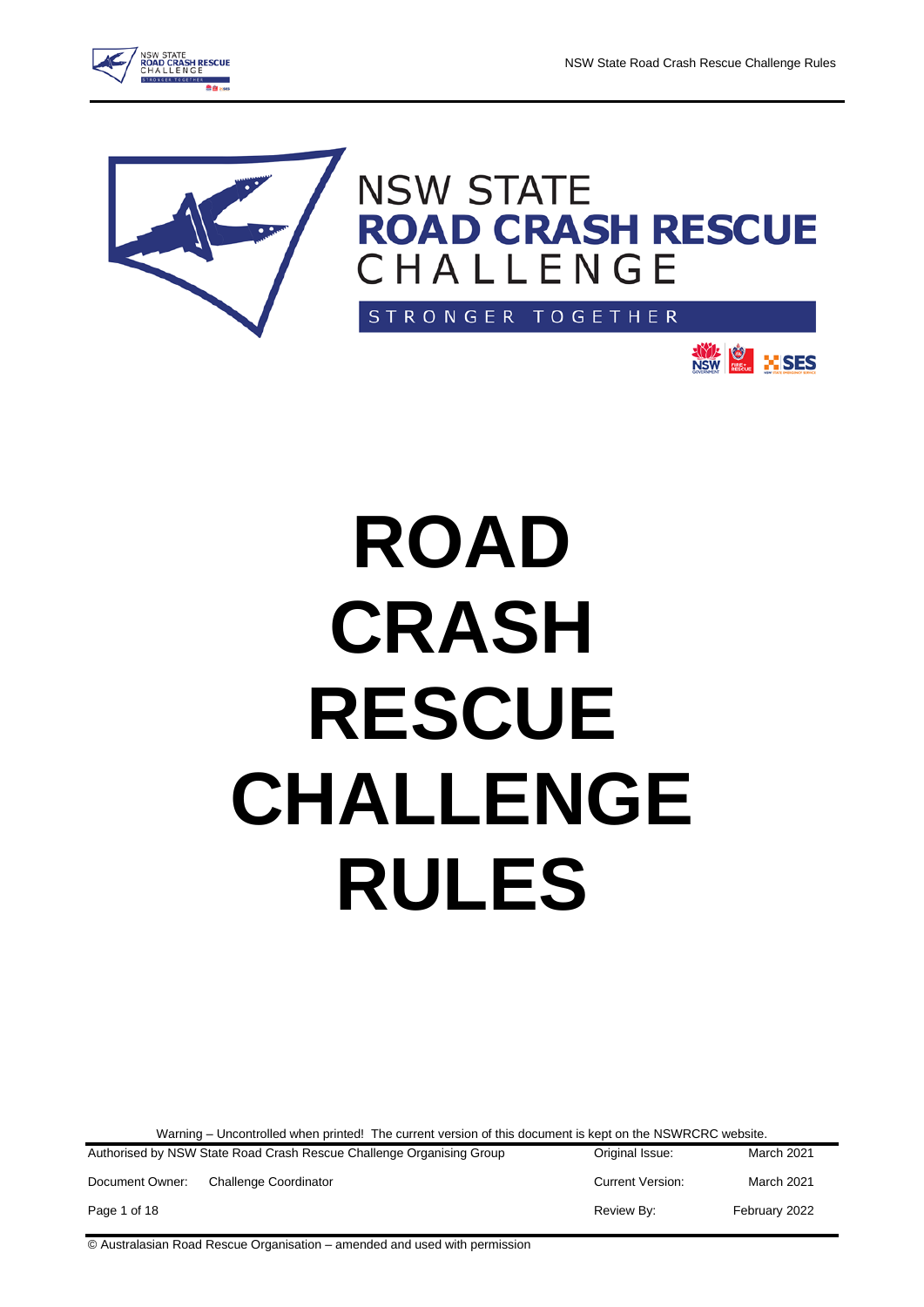

# **Contents**

| 1.  |  |
|-----|--|
| 2.  |  |
| 3.  |  |
| 4.  |  |
| 5.  |  |
| 6.  |  |
| 7.  |  |
| 8.  |  |
| 9.  |  |
| 10. |  |
| 11. |  |
| 12. |  |
| 13. |  |
| 14. |  |
| 15. |  |
| 16. |  |
| 17. |  |
| 18. |  |
| 19. |  |
| 20. |  |
| 21. |  |
| 22. |  |
| 23. |  |
| 24. |  |
| 25. |  |
| 26. |  |
| 27. |  |
| 28. |  |
|     |  |
|     |  |

|  | Warning – Uncontrolled when printed! The current version of this document is kept on the NSWRCRC website. |
|--|-----------------------------------------------------------------------------------------------------------|
|--|-----------------------------------------------------------------------------------------------------------|

| Authorised by NSW State Road Crash Rescue Challenge Organising Group |                              | Original Issue:         | March 2021    |
|----------------------------------------------------------------------|------------------------------|-------------------------|---------------|
| Document Owner:                                                      | <b>Challenge Coordinator</b> | <b>Current Version:</b> | March 2021    |
| Page 2 of 18                                                         |                              | Review By:              | February 2022 |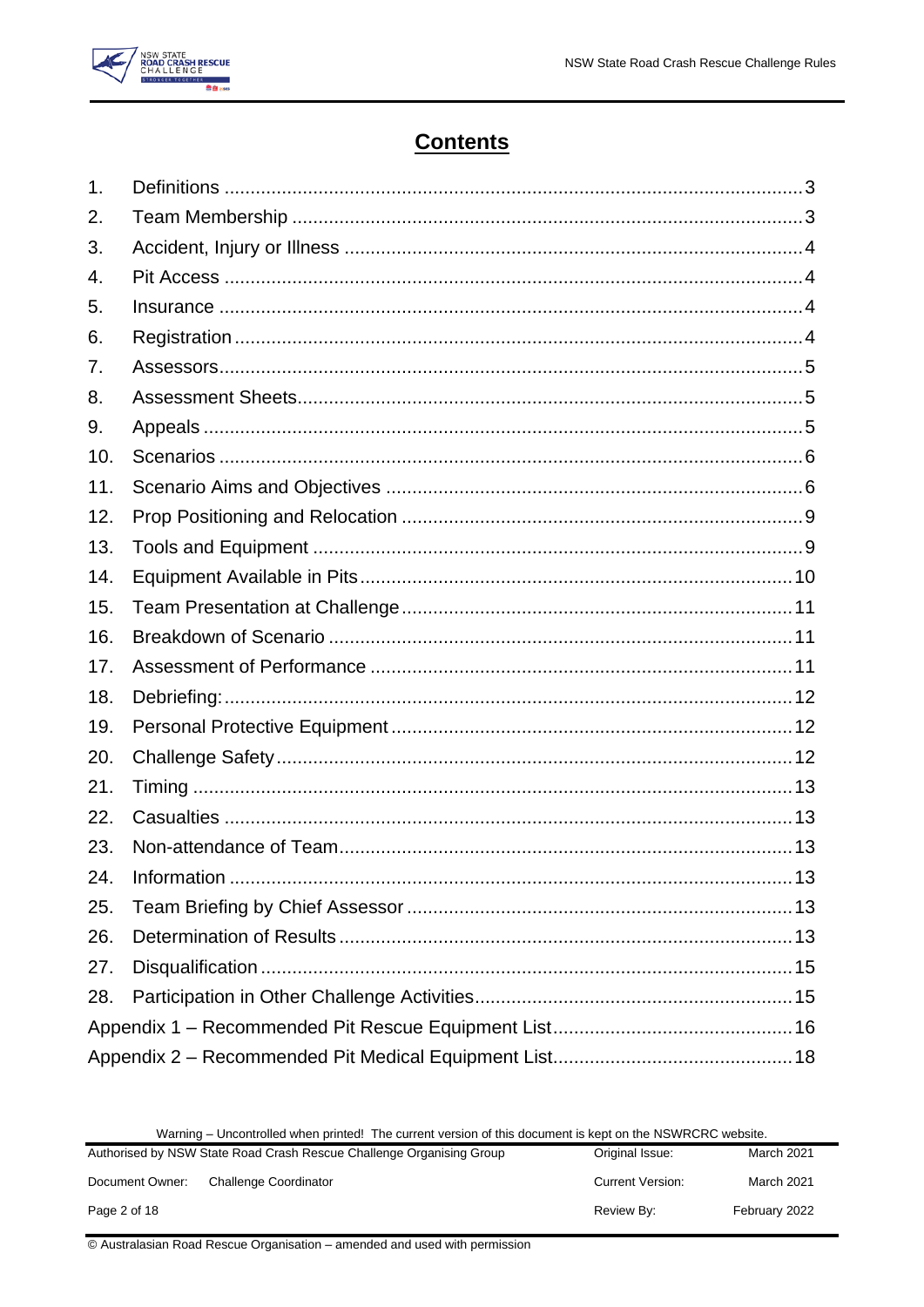

#### <span id="page-2-0"></span>**1. Definitions**

The term "Organisers" hereafter will refer to the NSW Road Crash Rescue Challenge Organising Group as the official organisers of the State Road Crash Rescue Challenge.

The term "Host" hereafter will refer to Fire and Rescue NSW and the NSW State Emergency Service.

#### <span id="page-2-1"></span>**2. Team Membership**

Each team will consist of a maximum of 6 members, one of whom must be designated team leader and of whom must be a medic/first aider.

At the discretion of the Chief Assessor, a team may substitute a team member in the case of illness or injury, except during a scenario. If, during a scenario, a team member is injured and must withdraw, the team, if able, may continue until they finish, or 'Time' is called.

Team members may only participate if they can demonstrate competency in either:

- Road rescue by holding, as a minimum, the Australian Public Safety Training Package (APSTP) Unit of Competency PUASAR024A 'Undertake Road Crash Rescue', or equivalent; or
- Pre-hospital emergency care by holding, as a minimum, the APSTP Unit of Competency PUAEME002C 'Manage injuries at emergency incident', or equivalent.

In addition, in the case of the medical competency, it is desirable that team medics will be competent in the administration of oxygen to PUAEME003C 'Administer oxygen in an emergency situation', or equivalent.

The Medics will be assessed at first aid level.

The winning team from any one year may return as 'defending champions' in the following year without having to change their team membership. Should that team win two years in a row, they would be required to change their membership before being eligible to participate in the third consecutive year. A team that has been NSW State Champions two years in a row may only enter in the third consecutive year if a minimum of two members of the team are changed and the team leader is rotated to another person. All other teams may enter from one year to the next without changing membership.

Warning – Uncontrolled when printed! The current version of this document is kept on the NSWRCRC website.

|                 | Authorised by NSW State Road Crash Rescue Challenge Organising Group | Original Issue:         | March 2021        |
|-----------------|----------------------------------------------------------------------|-------------------------|-------------------|
| Document Owner: | <b>Challenge Coordinator</b>                                         | <b>Current Version:</b> | <b>March 2021</b> |
| Page 3 of 18    |                                                                      | Review By:              | February 2022     |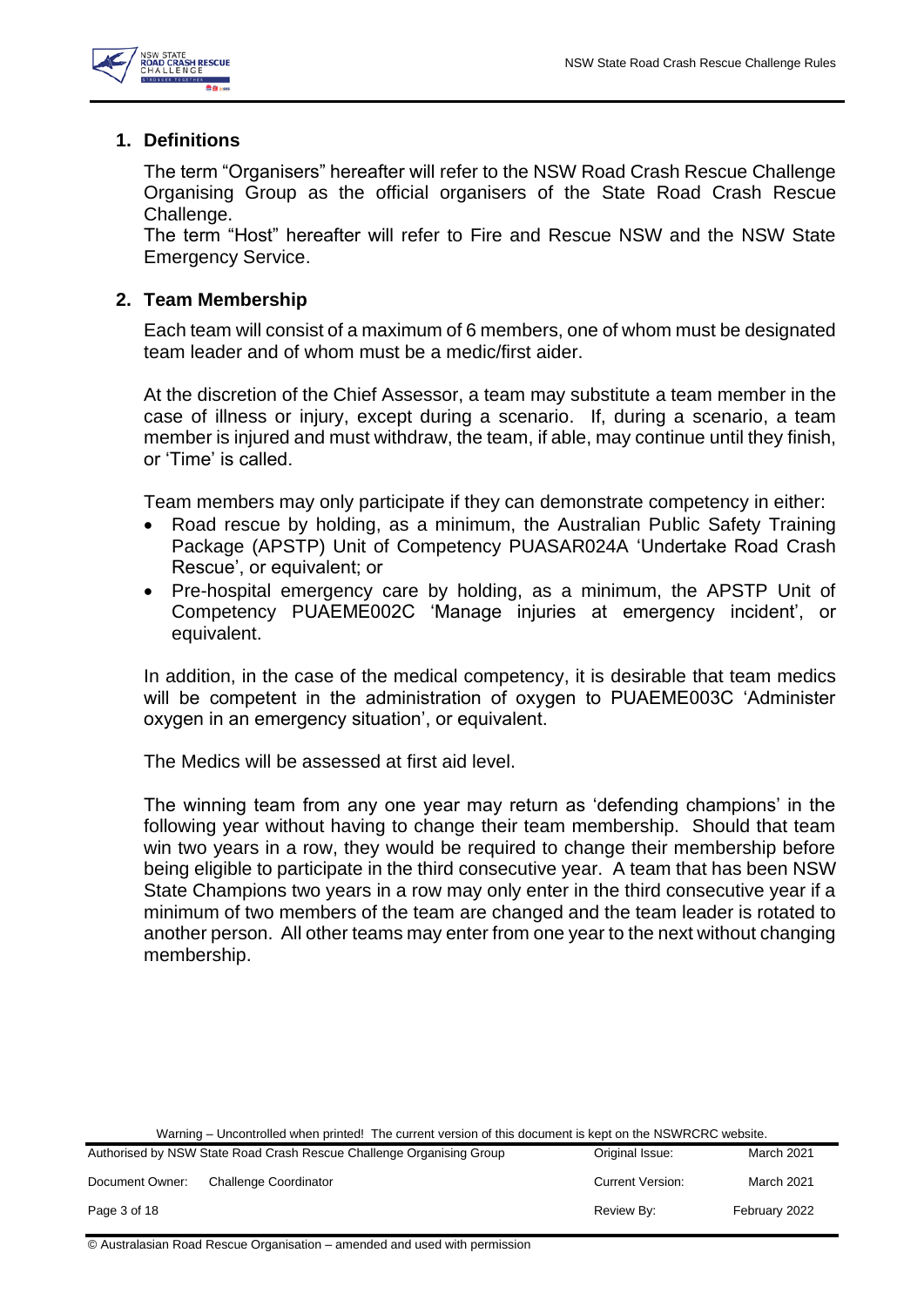

#### <span id="page-3-0"></span>**3. Accident, Injury, or Illness**

If, during the challenge, an accident, injury, or illness occurs to a team member, casualty, spectator, or any person, which affects the running of the scenario, the injury will be advised to the Organisers as an authentic occurrence (i.e.'No duff'). The Chief Assessor, Assessor or Safety Officer will immediately instigate competent medical attention to the situation via the local provider or crew on standby at the site. The delay or ceasing of that scenario will be at the discretion of the Assessor Panel Leader in that pit. The Challenge Coordinator is to be advised immediately.

#### <span id="page-3-1"></span>**4. Pit Access**

The pit area will be off limits to all persons unless authorised by the Organisers. Authorised persons will be admitted entry only by accreditation pass or other approved means.

#### <span id="page-3-2"></span>**5. Insurance**

Adequate Workers Compensation and or Injury Insurance for the participating teams will be the responsibility of that team's Service, Agency or "Employing Organisation".

#### <span id="page-3-3"></span>**6. Registration**

Team application and registration for this challenge can only proceed on the official entry form supplied, accompanied by the prescribed fee which will be determined by the Organisers from year to year. As part of the process of registration teams must confirm that all members of the team comply with the requirements of rules 2 and 19 of this Challenge.

Should more teams register for the challenge than there are places in the program, preference will be given to applications on the following criteria:

- A FRNSW team that has previously participated in a Firefighter Championships Association event.
- A NSW SES team in order of receipt of application.
- A team from another NSW rescue agency or a team from outside NSW to fill vacant positions, up to a maximum of 16 teams.

Organisers will endeavour to give as many teams as practicable an opportunity to participate.

Registration of arrival will take place prior to the challenge. (See timetable for further information).

Teams that are unable to participate in the challenge must notify the Organisers in writing of their decision to withdraw, or they will be deemed to be a 'No show' and be disqualified.

Warning – Uncontrolled when printed! The current version of this document is kept on the NSWRCRC website.

|                 | Authorised by NSW State Road Crash Rescue Challenge Organising Group | Original Issue:         | March 2021    |
|-----------------|----------------------------------------------------------------------|-------------------------|---------------|
| Document Owner: | <b>Challenge Coordinator</b>                                         | <b>Current Version:</b> | March 2021    |
| Page 4 of 18    |                                                                      | Review By:              | February 2022 |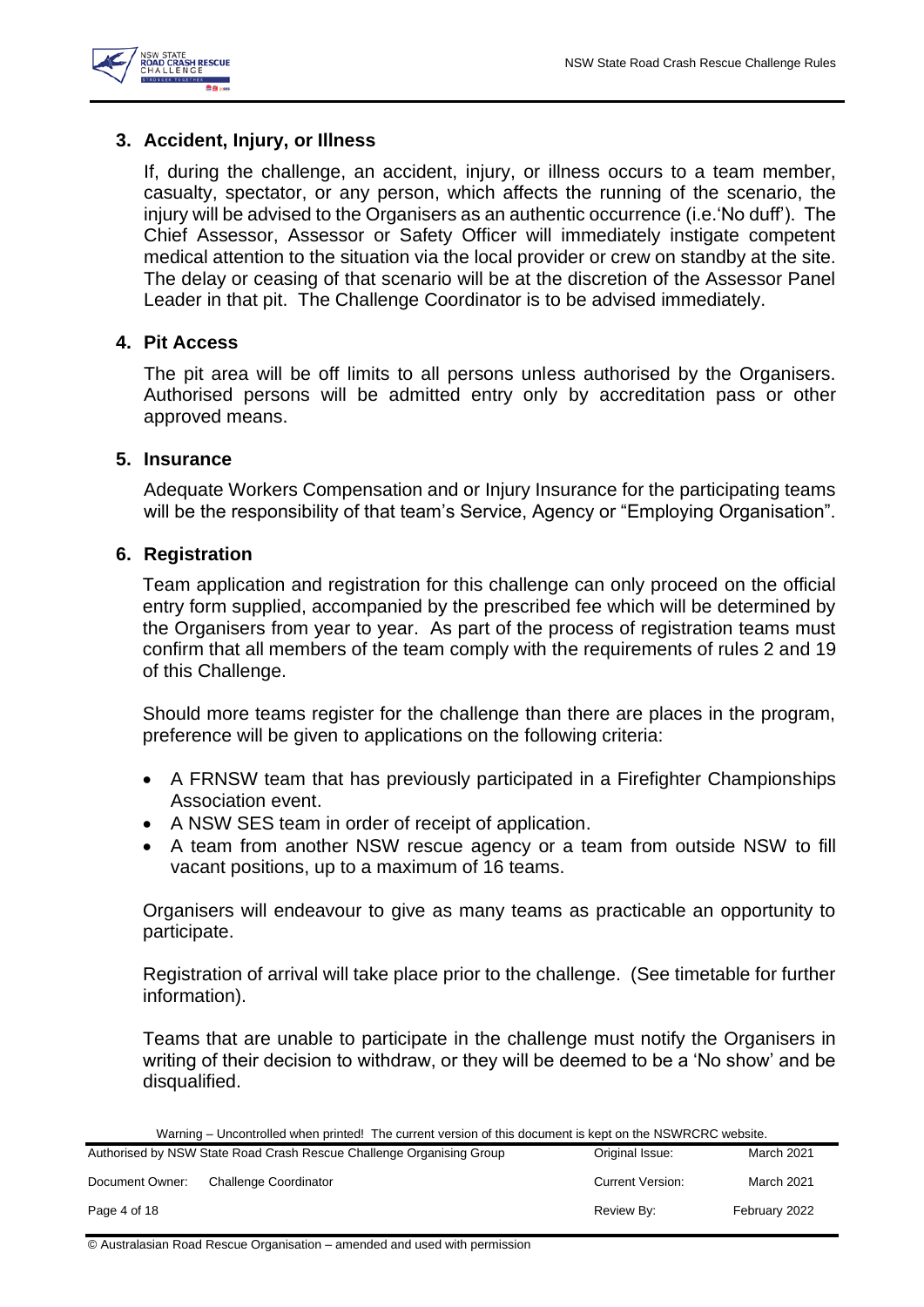

Teams are expected to participate in the various extrication challenge exercises described in these rules. In addition, teams are expected to enter one pair of members in the Trauma Challenge. Refer to separate Trauma Challenge rules. Additional pairs may be entered in the Trauma Challenge.

# <span id="page-4-0"></span>**7. Assessors**

A Chief Assessor will be appointed to co-ordinate the Assessor panels and resolve any disputes.

Challenge Assessor panels will comprise of at least 3 persons assessing team performance in, command, technical and medical disciplines. Assessor Panel(s) will be formed for each challenge with Assessor Panel Leaders(s) being selected at that time.

In addition to the Assessors appointed to each class for a challenge, the Organisers may also appoint an Assessor Mentor to each class. This person will be a senior (more experienced) Assessor whose role will be to monitor the standard of feedback provided to teams by the Assessor panel. The Assessor Mentor will give feedback where required to the Assessors, as well as provide training to Shadow (trainee) Assessors during the challenge. If a member of an Assessor panel Is unable to continue assessing, subject to approval of the Chief Assessor and a matching skill set of the mentor with the unavailable person, the Mentor will assume the role of the Assessor.

# <span id="page-4-1"></span>**8. Assessment Sheets**

The assessment sheets will remain the property of the Organisers and will not be available for viewing or scrutiny by any unauthorised persons. Assessors will complete the assessment sheet during the scenario and confirm their scores in ink prior to the team debrief. No further amendments to the assessment sheets will then be made. Score sheet summaries for each team will be made available to that team after the conclusion of the challenge. Each Assessor will have a different mix of parameters to assess based on their expertise.

# <span id="page-4-2"></span>**9. Appeals**

The team leader of any team that has a grievance or dispute must report it in writing to the Chief Assessor within one hour of completing the scenario concerned on the day. All appeals in respect of a technical performance and associated scoring will be heard by the Chief Assessor who will, where required, investigate, or discuss the issue with any involved assessors and whose deliberation is final.

All allegations of unfair assessment will be investigated thoroughly from all perspectives by the Chief Assessor who will present their findings to the Organisers for their deliberation.

Warning – Uncontrolled when printed! The current version of this document is kept on the NSWRCRC website.

|                 | Authorised by NSW State Road Crash Rescue Challenge Organising Group | Original Issue:         | <b>March 2021</b> |
|-----------------|----------------------------------------------------------------------|-------------------------|-------------------|
| Document Owner: | <b>Challenge Coordinator</b>                                         | <b>Current Version:</b> | <b>March 2021</b> |
| Page 5 of 18    |                                                                      | Review By:              | February 2022     |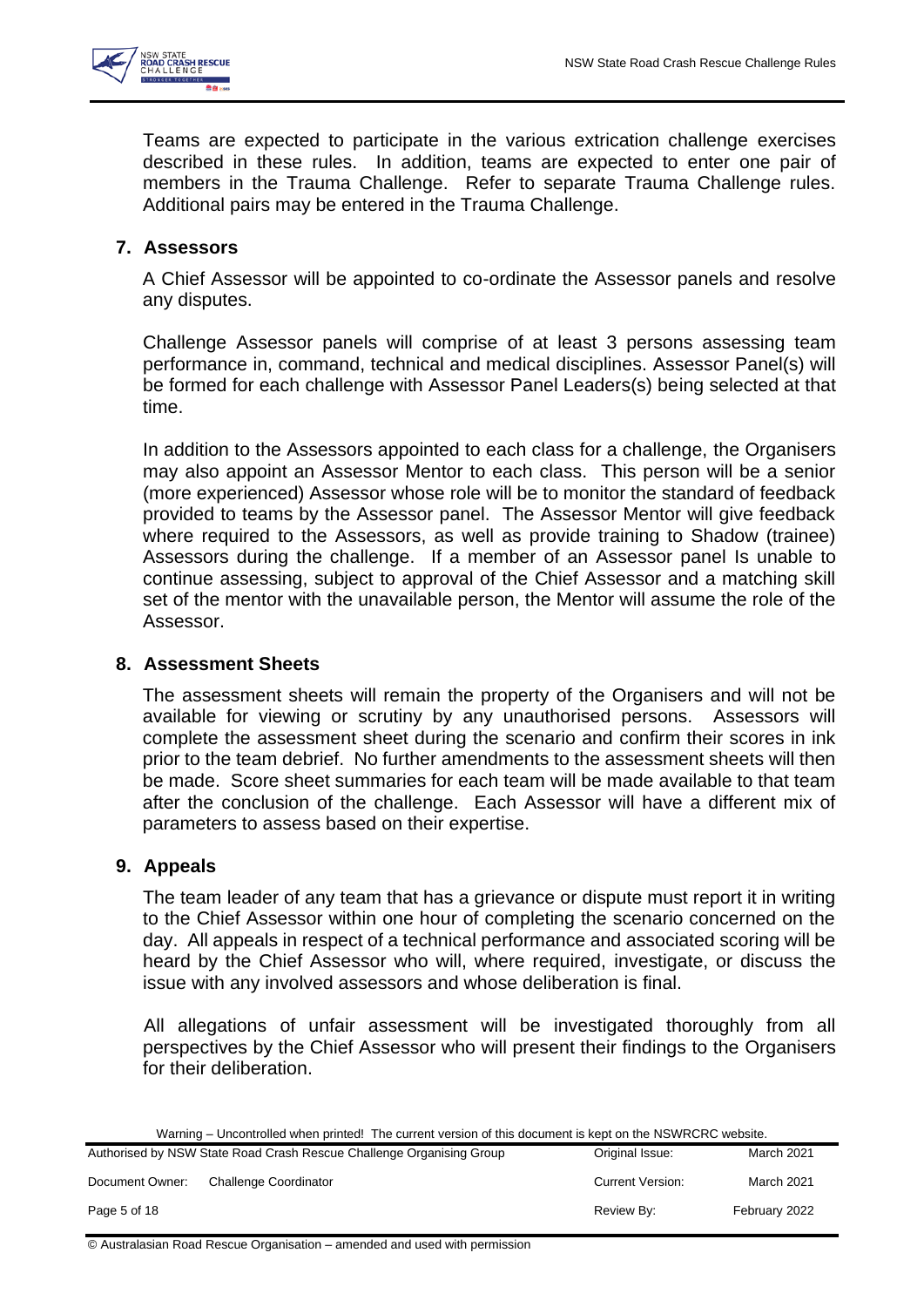

#### <span id="page-5-0"></span>**10.Scenarios**

There will be a bank of scenarios controlled by the Organisers. The exact scenario delivered to each team in each rescue heat will remain confidential. Scenario duration will be:

- **Entrapped Rescue**  30 minutes.
- **Controlled Rescue**  30 minutes.
- **Trauma Challenge** Refer to separate Trauma Challenge Rules.
- **CPR Challenge**  Refer to separate CPR Challenge Rules.
- **Industrial & Domestic Rescue**  Refer to separate Industrial & Domestic Challenge Rules.

The Organisers will determine the sequence in which the teams participate prior to the challenge to ensure each team has access to its preferred brand of hydraulic equipment and that there is reasonable time between heats.

# <span id="page-5-1"></span>**11.Scenario Aims and Objectives**

The Road Crash Rescue Challenge is designed to meet the following outcomes:

- Replicate road rescue scenarios that emergency response crews may be called to attend.
- Create an environment where:
	- $\circ$  Teams have the opportunity to demonstrate a range of techniques and options to extricate casualties.
	- o Team performance can be analysed over a series of extrication scenarios.
	- o Learning and education in all facets of vehicle extrication is promoted.
	- o Participants will leave being able to perform more competently at road rescue scenes, exercising current techniques in vehicle extrication and casualty treatment.
	- o Participants have an enjoyable experience.

As part of the process of demonstrating their skill, teams must implement at least one recognised technique in each heat. Teams will be objectively assessed on the outcome of the application of their technique (e.g. final space made) as well as the efficiency and safety of its execution. Teams that do not implement recognised techniques will most likely receive an assessment in the basic range from Command and Technical assessors.

Warning – Uncontrolled when printed! The current version of this document is kept on the NSWRCRC website.

|                 | Authorised by NSW State Road Crash Rescue Challenge Organising Group | Original Issue:         | March 2021        |
|-----------------|----------------------------------------------------------------------|-------------------------|-------------------|
| Document Owner: | <b>Challenge Coordinator</b>                                         | <b>Current Version:</b> | <b>March 2021</b> |
| Page 6 of 18    |                                                                      | Review By:              | February 2022     |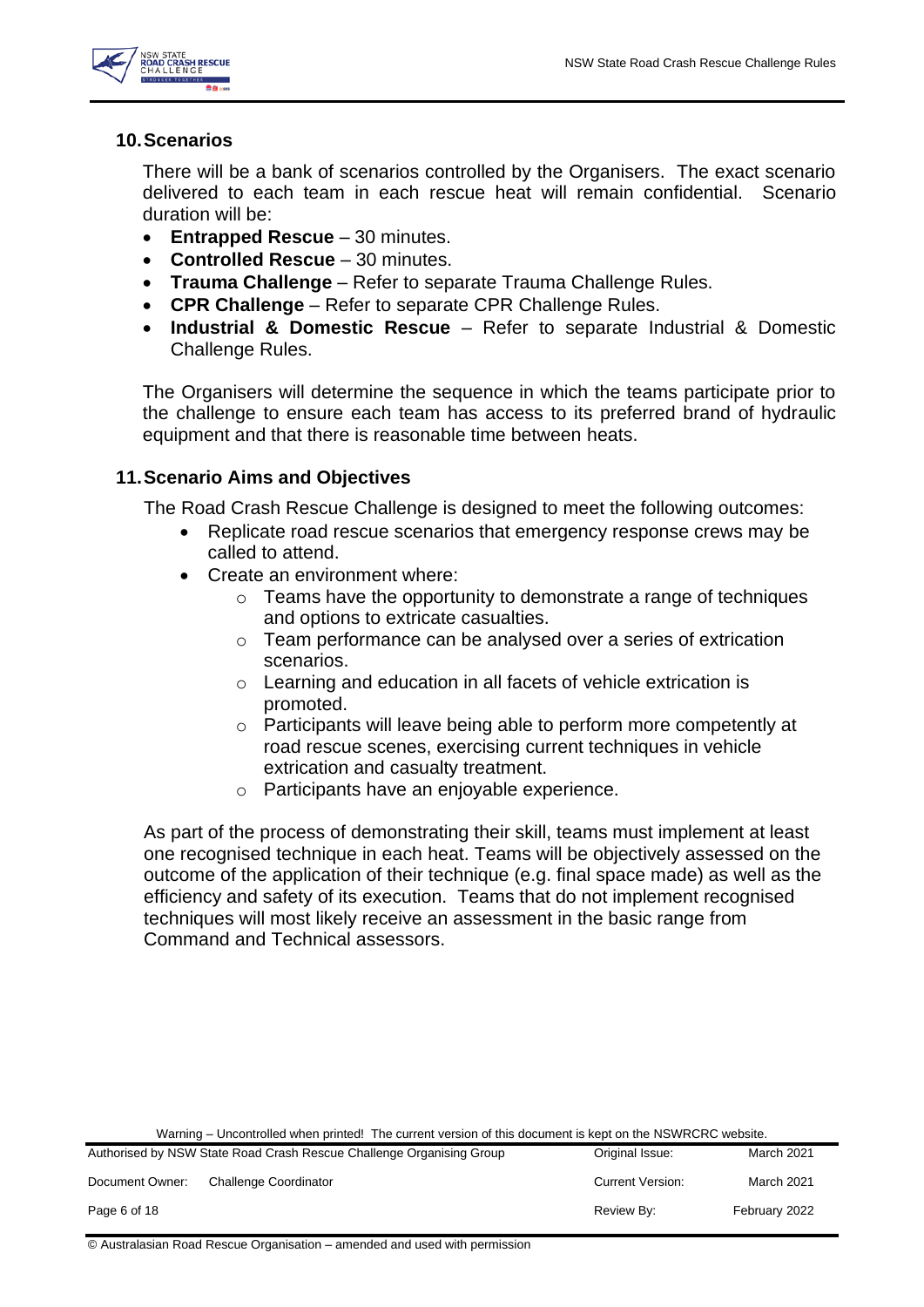

# **Class Descriptors:**

| <b>Class</b>         | <b>Team Objective</b>                                                                                                                    | Time   | <b>Complexity</b>                                                                                                                                                                                                           |
|----------------------|------------------------------------------------------------------------------------------------------------------------------------------|--------|-----------------------------------------------------------------------------------------------------------------------------------------------------------------------------------------------------------------------------|
| Entrapped<br>Rescue  | To demonstrate primary<br>hydraulic rescue tool use for<br>access, release, and removal<br>of a <i>physically trapped</i><br>casualty    | 30 min | Live casualty or manikin<br>(simulated live) - entrapped<br>by vehicle/prop and/or injury.<br>Some injuries treatable in<br>vehicle.<br>Entrapped vehicle plus<br>props.                                                    |
| Controlled<br>Rescue | To demonstrate the access,<br>release and removal of a<br>casualty/s trapped by <i>injury</i><br>entrapment and / or limb<br>entrapment. | 30 min | Two casualties, either<br>manikin and / or live, both<br>treated as conscious and<br>confined to vehicle or<br>immediate impact area.<br>Some injuries treatable at<br>scene.<br>Single or multiple vehicles<br>plus props. |

All classes will have access to a full set of hydraulic, air, electric and hand tools as provided by the hosts. Refer to rules below for more detail.

#### **Definition of phases of vehicle extrication rescue and effect on assessment:**

Extrication can be divided into three broad phases:

- Casualty access and space making
- Extrication options for release
- Casualty packaging and pathway

Warning – Uncontrolled when printed! The current version of this document is kept on the NSWRCRC website.

|                 | Authorised by NSW State Road Crash Rescue Challenge Organising Group | Original Issue:         | <b>March 2021</b> |
|-----------------|----------------------------------------------------------------------|-------------------------|-------------------|
| Document Owner: | <b>Challenge Coordinator</b>                                         | <b>Current Version:</b> | <b>March 2021</b> |
| Page 7 of 18    |                                                                      | Review By:              | February 2022     |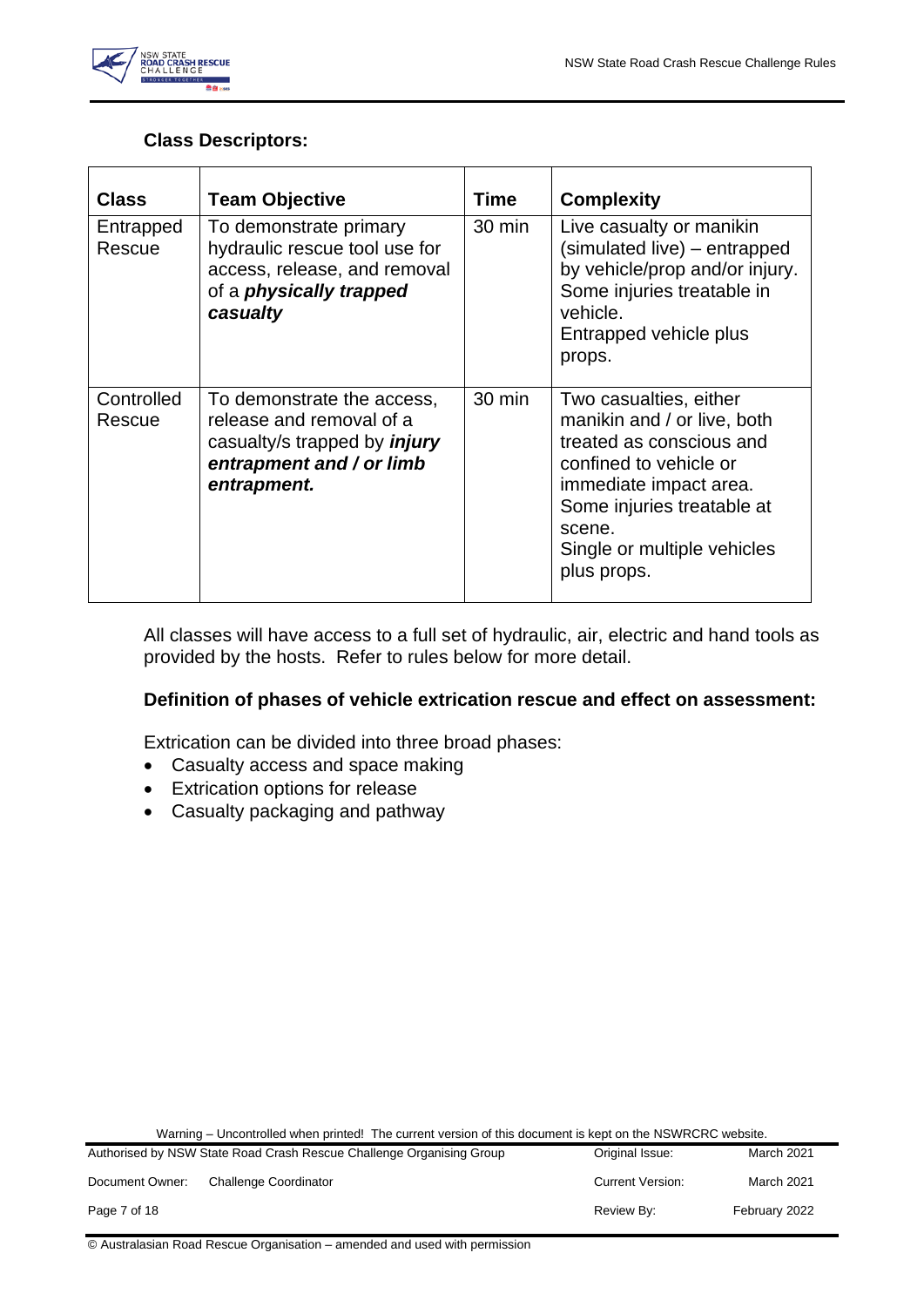

**Entrapped Rescue:** Sufficient space will need to be created for medical intervention and casualty release/packaging reflective to their mechanism of injury. To achieve success teams should work within the full three phases of vehicle extrication rescue to affect a thorough release and removal of the casualty. The phases being:

- 1. Casualty Access/Space creation
- 2. Physical extrication options/plan
- 3. Final casualty pathway

**Controlled Rescue:** Teams are expected to triage the casualties and identify the medical priority for extrication. This should be recognised within the size up process. To achieve success teams will need to work efficiently and manage all the resources at their disposal to complete extrication of all casualties within the available time frame.

To achieve these outcomes in each class teams should demonstrate techniques consistent with the overall technique based philosophy.

# **Overall Technique Based Philosophy:**

|                           | Side Removal Techniques - Full side (doors spread/removed, pillar cut and<br>removed)<br>Inverted full side (doors spread/removed, pillar cut<br>and removed<br>Side fold down<br>Inverted side fold down<br>B pillar rip<br>Third door removal<br>Inverted third door removal |
|---------------------------|--------------------------------------------------------------------------------------------------------------------------------------------------------------------------------------------------------------------------------------------------------------------------------|
| Roof Removal Techniques - | Full or partial roof removal<br>Roof flap (forward, rear side, partial)<br>Tunnelling (cutting along roof rails and removal of roof<br>section)<br>Oystering                                                                                                                   |
| Internal Space Making -   | Cross ramming<br>Steering wheel relocation<br>Dash relocation (roll or lift)<br>Rear access (thru boot, removing rear parcel shelf)                                                                                                                                            |

Warning – Uncontrolled when printed! The current version of this document is kept on the NSWRCRC website.

| Authorised by NSW State Road Crash Rescue Challenge Organising Group |                       | Original Issue:         | March 2021    |
|----------------------------------------------------------------------|-----------------------|-------------------------|---------------|
| Document Owner:                                                      | Challenge Coordinator | <b>Current Version:</b> | March 2021    |
| Page 8 of 18                                                         |                       | Review By:              | February 2022 |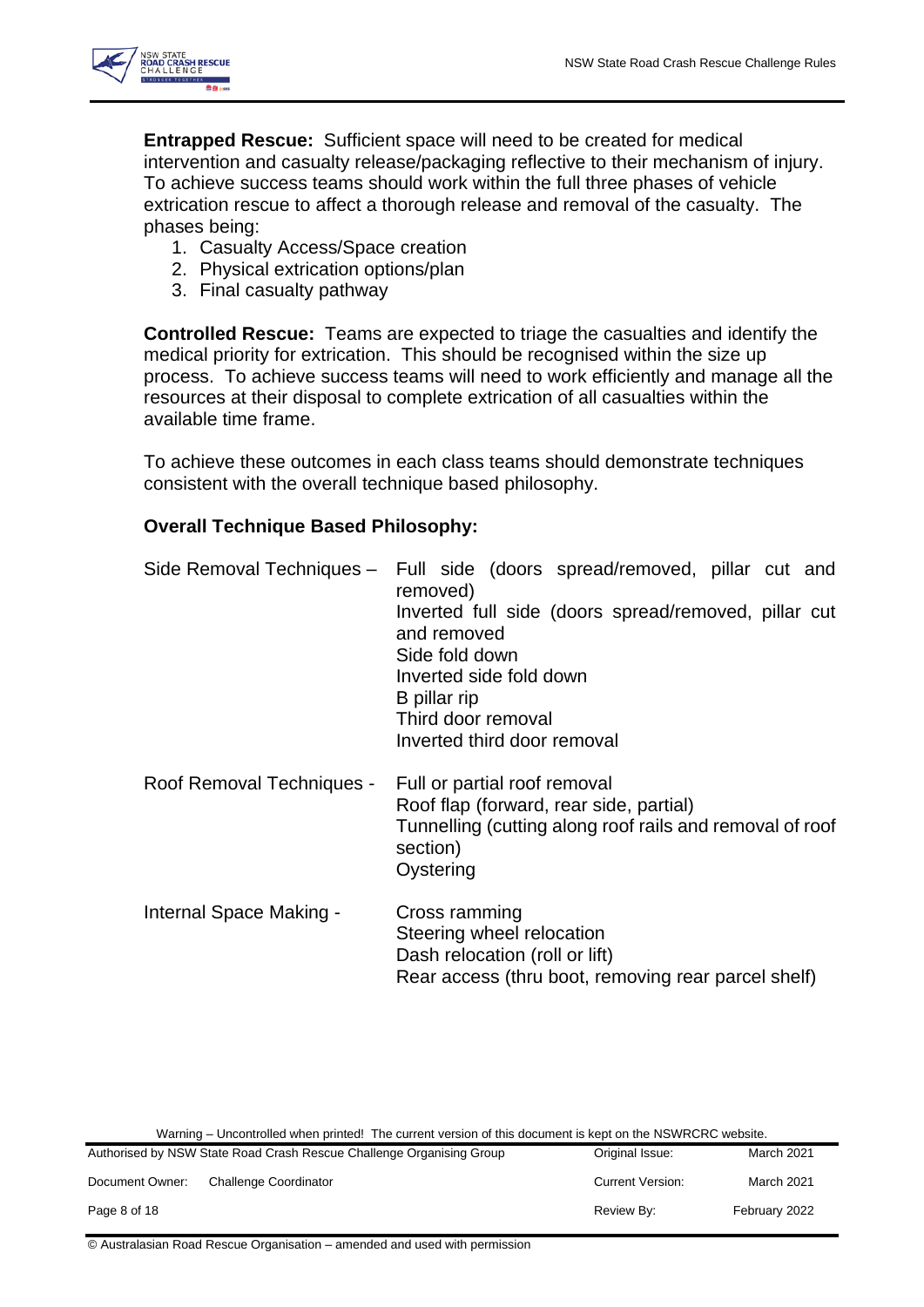

| Vehicle Lifting -    | Airbags (with cribbing techniques)<br>Hydraulics (with cribbing techniques)<br>Hi-lift jacks (with cribbing techniques)<br>Other (with cribbing techniques) |
|----------------------|-------------------------------------------------------------------------------------------------------------------------------------------------------------|
| Vehicle Relocation - | Cable winch (Tirfor type etc)<br>Chain winch (Come along type etc)<br>Vehicle mounted winch<br>Other                                                        |

# <span id="page-8-0"></span>**12.Prop Positioning and Relocation**

Props may be positioned in pits to represent field objects, road furniture or other vehicles on the road. Every effort will be made by the organisers and hosts to ensure the realism of these props. This means that if the object is intended to be fixed and immovable, it will be placed in the scenario in such a way as to make it immoveable. If the Scenario Manager is unable to create an equitable scenario a simulated immovable object may be used. Clarification about the mobility of any prop can be sought from the Command Assessor at any stage during a scenario.

#### <span id="page-8-1"></span>**13.Tools and Equipment**

The Hosts will arrange to provide a range of makes and models of rescue tools which will ensure as much as possible of the equipment listed in the Organiser's recommended pit equipment list (See Appendix 1) is provided at each pit. The Entrapped and Controlled pits will contain similar hydraulic, electric, and air-operated equipment in accordance with the rules for those classes of challenge. Every effort will be made by the Hosts and the Organisers to ensure that the preferred make of hydraulic tools is available for each team, but this is not guaranteed.

Teams are expected to supply their own consumables (e.g. PPE, tapes, sprays, etc). Hosts are asked to ensure they have sufficient stock to re-supply teams, but this should not be assumed by participating teams.

Teams may bring tools and / or equipment for use in any of the pits. All these items, including personal equipment belts and their contents, must be scrutinised by Assessors at a time and place determined by the Organisers, prior to the commencement of the Challenge. Items that are supplied in the tool dump, which perform a similar function to equipment that teams introduce will be removed. This is to ensure that teams bringing additional equipment do not gain a quantity advantage.

Engineering certification must be produced for any tool or piece of equipment brought by a team that is likely to bear load or be put under mechanical stress. The Assessors' decision on tool and equipment suitability will be final.

|                 | Authorised by NSW State Road Crash Rescue Challenge Organising Group | Original Issue:         | March 2021    |
|-----------------|----------------------------------------------------------------------|-------------------------|---------------|
| Document Owner: | <b>Challenge Coordinator</b>                                         | <b>Current Version:</b> | March 2021    |
| Page 9 of 18    |                                                                      | Review By:              | February 2022 |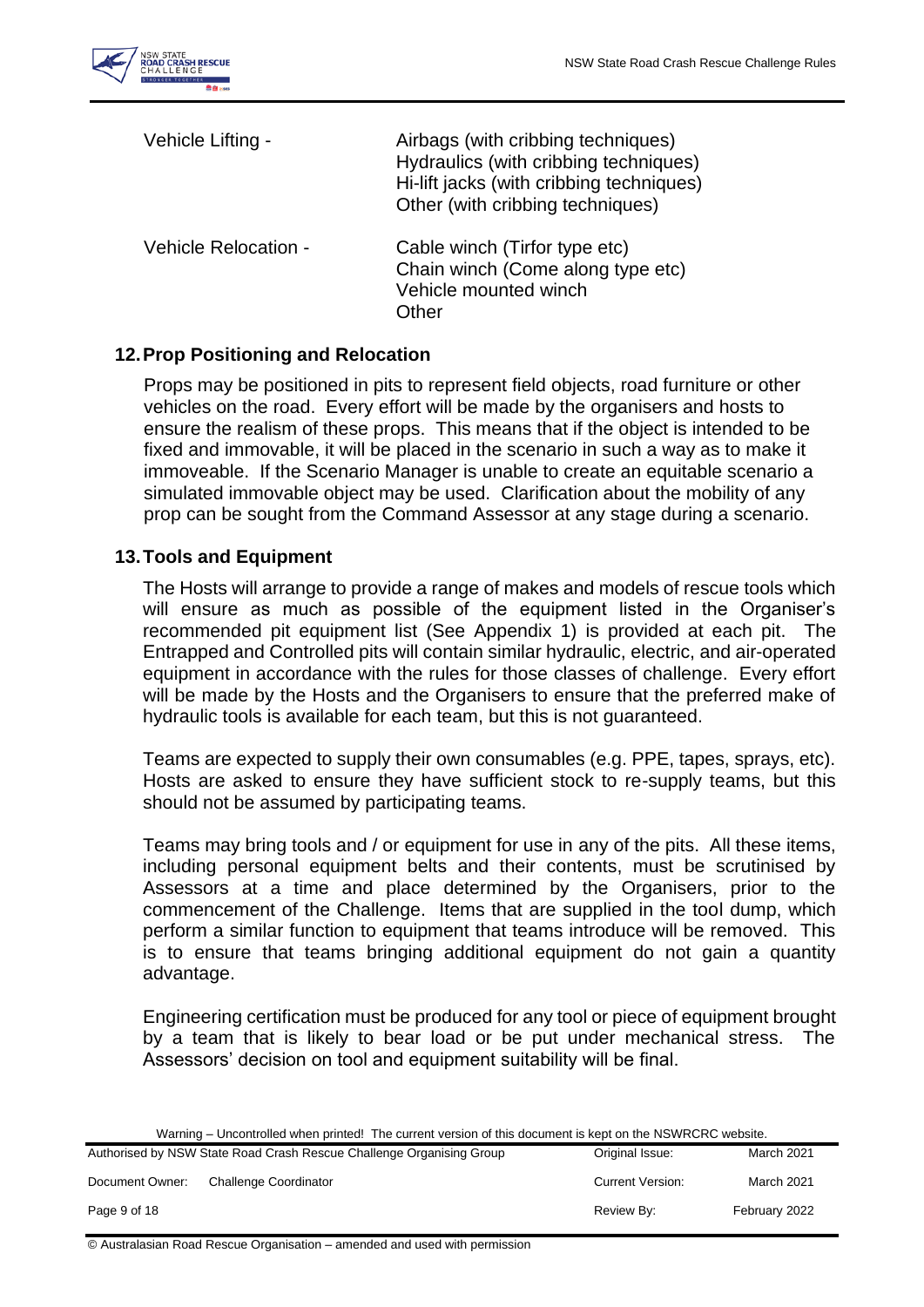

Teams may use radios to communicate between their members (e.g. Team leader and medic) during a scenario provided a minimum of one listening set on the same frequency is provided to the Assessor panel before the commencement of their scenario. Teams operating such systems outside their normal jurisdiction must also ensure they either arrange to operate on a frequency allocated to the host agency or they provide written approval from the Commonwealth Department of Communications, Spectrum Management Agency to operate on the frequency they will use.

The following items of equipment are prohibited this year:

- Knives that that have disposable blades designed to snap off at predetermined points;
- Knives that have a retractable or folding blade without a locking mechanism when the blade is in the exposed position;
- Knives for which the blade is not sheathed or placed in a pouch when not in use;
- Hack saw blades that are not bi-metal construction (i.e. shatter proof)

Teams may choose whether to leave their equipment in the tool dump for all teams to use or place the items out for their own scenario only.

N.B. All team members should make themselves familiar with any tool that they may use at the Challenge. The Organisers recommends that people competent in their operation should only use tools.

#### <span id="page-9-0"></span>**14.Equipment Available in Pits**

The Host will assemble a recommended set of basic equipment for each pit. This kit will be as close to identical in each pit as the Host can manage and will be based on the recommended list. In addition, a range of specialist hydraulic rescue equipment will be available in each of the pits as per the list below.

If during the scenario a team requires an anchor point for vehicle relocation or stabilisation, the team leader should approach the Command Assessor and request an anchor point location and indicate the direction of pull.

Overview of hydraulic equipment types for each pit: Hydraulic pump capable of operating a minimum of 2 tools; Spreader; Cutter; Ram set (small, medium & large); Small cutter (pedal or mini) if available.

Specifications will be reviewed annually by the Organising Group.

|                 | Authorised by NSW State Road Crash Rescue Challenge Organising Group | Original Issue:         | <b>March 2021</b> |
|-----------------|----------------------------------------------------------------------|-------------------------|-------------------|
| Document Owner: | Challenge Coordinator                                                | <b>Current Version:</b> | <b>March 2021</b> |
| Page 10 of 18   |                                                                      | Review By:              | February 2022     |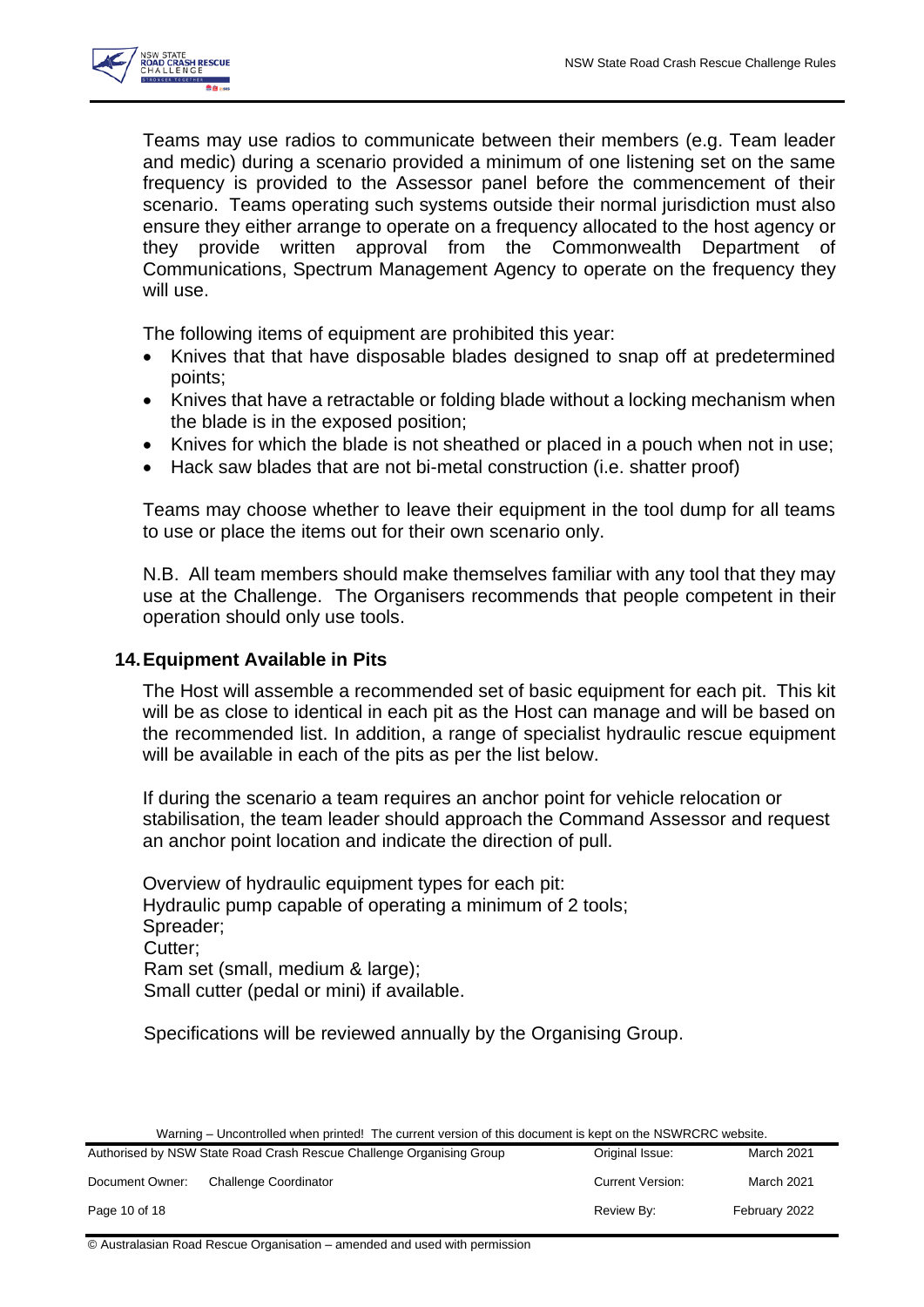

# <span id="page-10-0"></span>**15.Team Presentation at Challenge**

Teams will present themselves to the Isolation Manager or at a location nominated by the Host, and specified during the Team briefing, well prior to the time indicated on the timetable for their equipment inspection. Teams may be directed to start earlier or later than indicated in the timetable to ensure the efficient and effective running of the event, at the discretion of the Chief Assessor. Once the team presents, they are to remain there until they are escorted to the tool staging to commence their equipment inspection. The team will have a set time as detailed on the timetable to stage their tools and equipment. When the team has either completed equipment preparations or the time has expired, they will be taken to an isolation area out of sight of the pit to allow for the staging of their scenario. After the team leaves the pit equipment area no member of the team or their supporters shall be allowed to make any further adjustments to the pit equipment or supplement the cache with any additional items. Any items the team identifies as being missing or unserviceable are to be bought to the attention of the Pit Manager before the team leaves the pit area. The Pit Manager will be responsible for resolving the issue and communicating the outcome to the team while they are in isolation. The team will be escorted back to the challenge pit once their scenario has been staged.

While in isolation, the use of all electronic devices is prohibited by team members.

#### <span id="page-10-1"></span>**16.Breakdown of Scenario**

At the conclusion of their scenario, each team must help in the breakdown of the tools and equipment and assist the pit team in reorganising items ready for the next scenario. This may be varied at the discretion of the Host subject to the number of personnel in the pit crew available to break the scenario down.

#### <span id="page-10-2"></span>**17.Assessment of Performance**

A panel of qualified Assessors will assess each team's performance. The parameters assessed are detailed in the Assessor's Guidelines and on the Challenge Assessment Sheets. These are based on the ARRO Challenge Guidelines for better practice in the science of road rescue. To that end teams are encouraged to strive for the standard of excellence described in all areas, especially extrication techniques and casualty care and safety.

Teams should note that Assessors are briefed to assess a team's performance on what they see and hear, not what they expect to see and hear. Teams are urged not to 'play up' to the Assessors by giving a running commentary of what they might do under certain conditions, but to do what they would normally do if they encountered the same scenario on the road.

To facilitate assessment, teams will be expected to comply with requirements of the Organising Group. This may include the use of technology as supplied by the Organising Group.

Warning – Uncontrolled when printed! The current version of this document is kept on the NSWRCRC website.

|                 | Authorised by NSW State Road Crash Rescue Challenge Organising Group | Original Issue:         | March 2021    |
|-----------------|----------------------------------------------------------------------|-------------------------|---------------|
| Document Owner: | <b>Challenge Coordinator</b>                                         | <b>Current Version:</b> | March 2021    |
| Page 11 of 18   |                                                                      | Review By:              | February 2022 |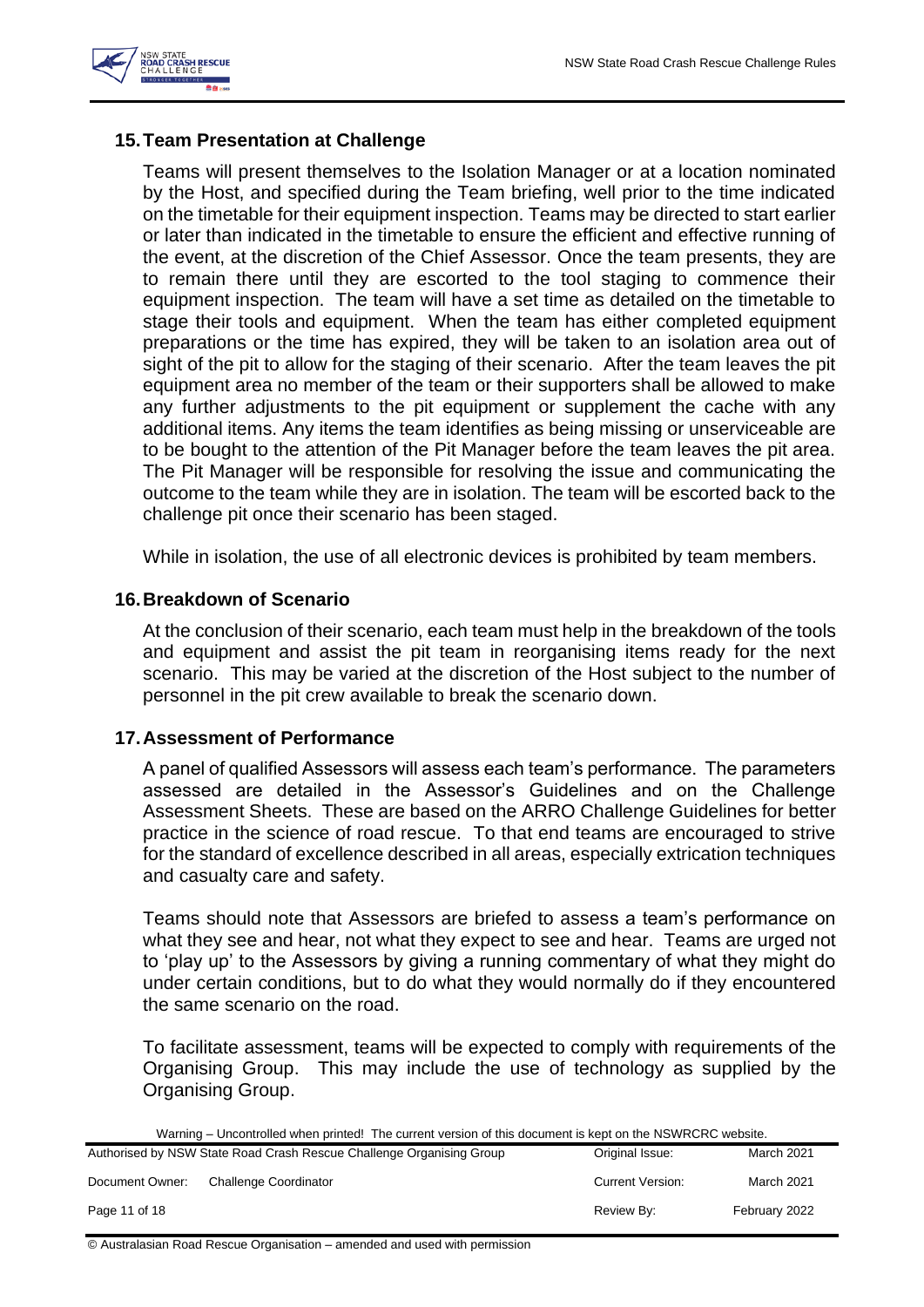

# <span id="page-11-0"></span>**18.Debriefing:**

Following each scenario in each class the Assessor panel managing that class will conduct a short debrief with each participating team. The debrief is designed to provide a learning opportunity for all involved. To that end teams are encouraged to have their manager, or any other support person take notes or video the discussion. Subject to approval by both the team leader and the Assessor panel leader, observers are welcome in any debrief.

# <span id="page-11-1"></span>**19.Personal Protective Equipment**

All competing team members will always during the challenge wear suitable clothing and personal protective equipment as approved by their agency. As a minimum, suitable turn out gear, coveralls, safety boots, eye protection (in the form of safety glasses), and where appropriate ear and/or respiratory protection is required. Teams representing agencies that require their personnel to wear and use helmets with visors (for facial protection) will be expected to wear and use them during the challenge.

In keeping with occupational health and safety work practices, teams are required to supply and use their own latex gloves, dust masks and other consumable personal protective equipment supplies.

N.B. Teams may only wear protective clothing that has been authorised by their Service or Agency. This personal protective equipment must meet with an approved standard, e.g. Australian Standards Association (ASA), National Fire Protection Authority (NFPA), Occupational Health & Safety Authority (OHSA) or similar international organisations. If the protective clothing to be worn in the challenge is not the same as normally worn for operational turn outs by a team, then a letter confirming it is authorised for use is required from the head of the Agency or Service at the pre challenge team briefing.

# <span id="page-11-2"></span>**20.Challenge Safety**

Where the command "STILL" or "FREEZE" or where a whistle is blown, ALL members of the team will immediately stop their actions. This command indicates that a safety problem exists. Time will be stopped until the safety issue is rectified. Once addressed the Assessor Panel Leader will give the instruction for the team to continue and the clock will re-commence.

If there are any other safety stoppages during the same evolution, the time will not stop, and the team will have to rectify the situation while the clock continues to run.

The above safety calls can be made by any of the Assessors or Safety Officers. If the problem cannot be rectified the Chief Assessor may disqualify the team or cancel the evolution.

Warning – Uncontrolled when printed! The current version of this document is kept on the NSWRCRC website.

|                 | Authorised by NSW State Road Crash Rescue Challenge Organising Group | Original Issue:         | <b>March 2021</b> |
|-----------------|----------------------------------------------------------------------|-------------------------|-------------------|
| Document Owner: | Challenge Coordinator                                                | <b>Current Version:</b> | March 2021        |
| Page 12 of 18   |                                                                      | Review By:              | February 2022     |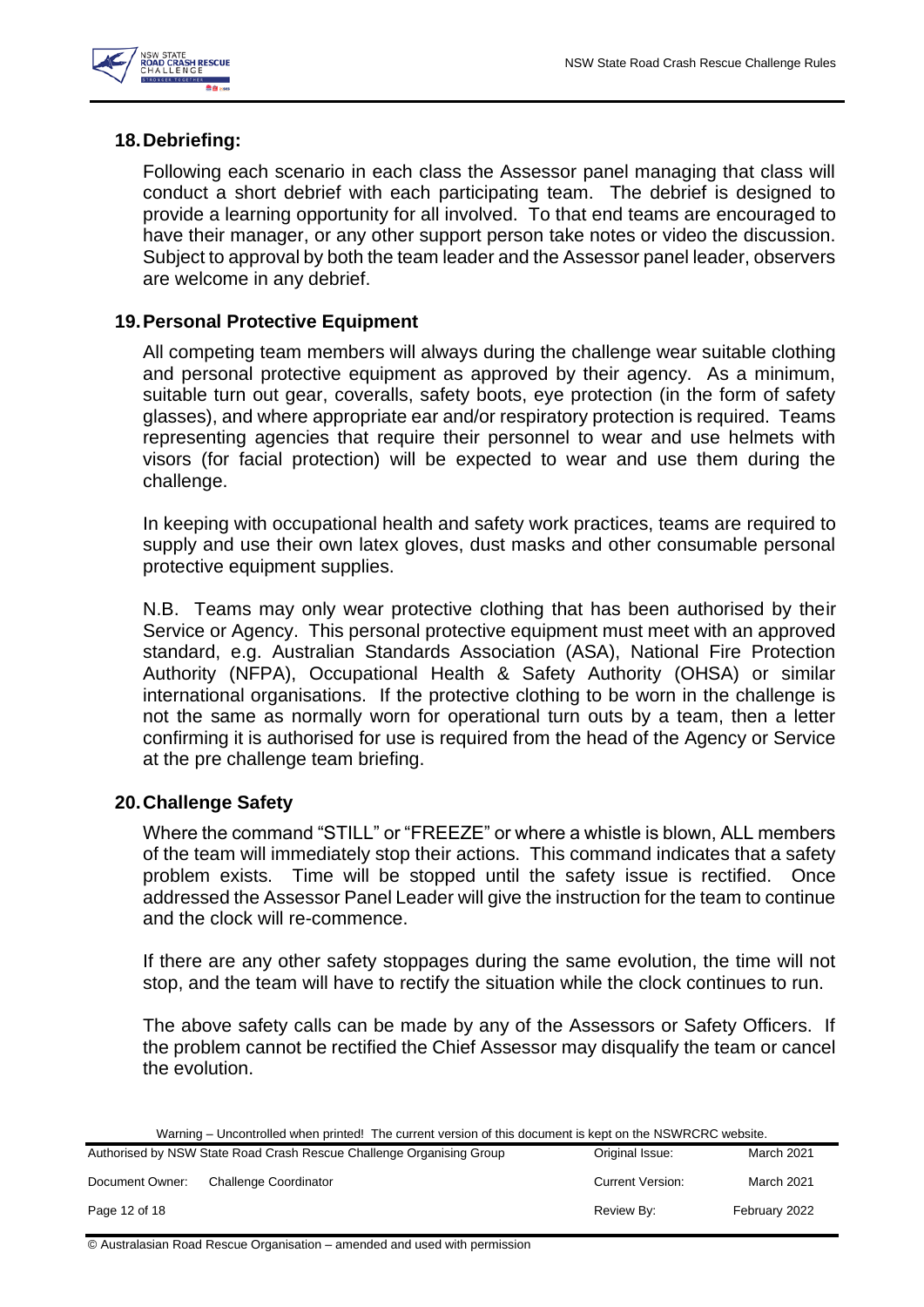

# <span id="page-12-0"></span>**21.Timing**

Assessors in each pit will be responsible for accurate timing of the scenario. The Command Assessor will call "time" when time has elapsed by a short whistle blast and calling 'Time'. Alternatively, the team leader may call "time" before the available time has elapsed, when the casualty has been extricated and the Team Leader believes the team has completed the scenario.

# <span id="page-12-1"></span>**22.Casualties**

Live people and manikins will be used in this Challenge.

Teams will be expected to assess the casualties for injury and provide treatment consistent with the injuries they find and their skills. Specific consideration should be given to maintaining the dignity of the casualties in this public training environment.

Manikins will be used to represent live or deceased persons. Deceased manikins will be clearly identified.

# <span id="page-12-2"></span>**23.Non-attendance of Team**

In the event of a 'No Show' by any registered team at their appointed time for equipment inspection, the Organisers may disqualify them from that heat.

#### <span id="page-12-3"></span>**24.Information**

The Organisers reserve the right to use all information that may be obtained from the Challenge and its participants for educational purposes.

# <span id="page-12-4"></span>**25.Team Briefing by Chief Assessor**

A briefing will be held at a time to be notified prior to the Challenge. It is mandatory for all team leaders and medics to attend. Team managers may also attend if a team has someone nominated to this role. Other team members are invited to attend the briefing, however; only team leaders and medics may ask questions.

Some or all members of the following groups may also attend the briefing:

- Challenge Organising Group members.
- Representatives of the host agency.
- Others at the discretion of the Event Coordinator.

# <span id="page-12-5"></span>**26.Determination of Results**

The Organisers will determine the prizes to be awarded from year to year. Determination of results will be based on the following criteria:

- Each discipline being assessed (Command, Technical and Medical) will be worth the same number of points.
- Each class being assessed will be worth the same number of points.

| Warning – Uncontrolled when printed! The current version of this document is kept on the NSWRCRC website. |                                                                      |                         |               |
|-----------------------------------------------------------------------------------------------------------|----------------------------------------------------------------------|-------------------------|---------------|
|                                                                                                           | Authorised by NSW State Road Crash Rescue Challenge Organising Group | Original Issue:         | March 2021    |
| Document Owner:                                                                                           | Challenge Coordinator                                                | <b>Current Version:</b> | March 2021    |
| Page 13 of 18                                                                                             |                                                                      | Review By:              | February 2022 |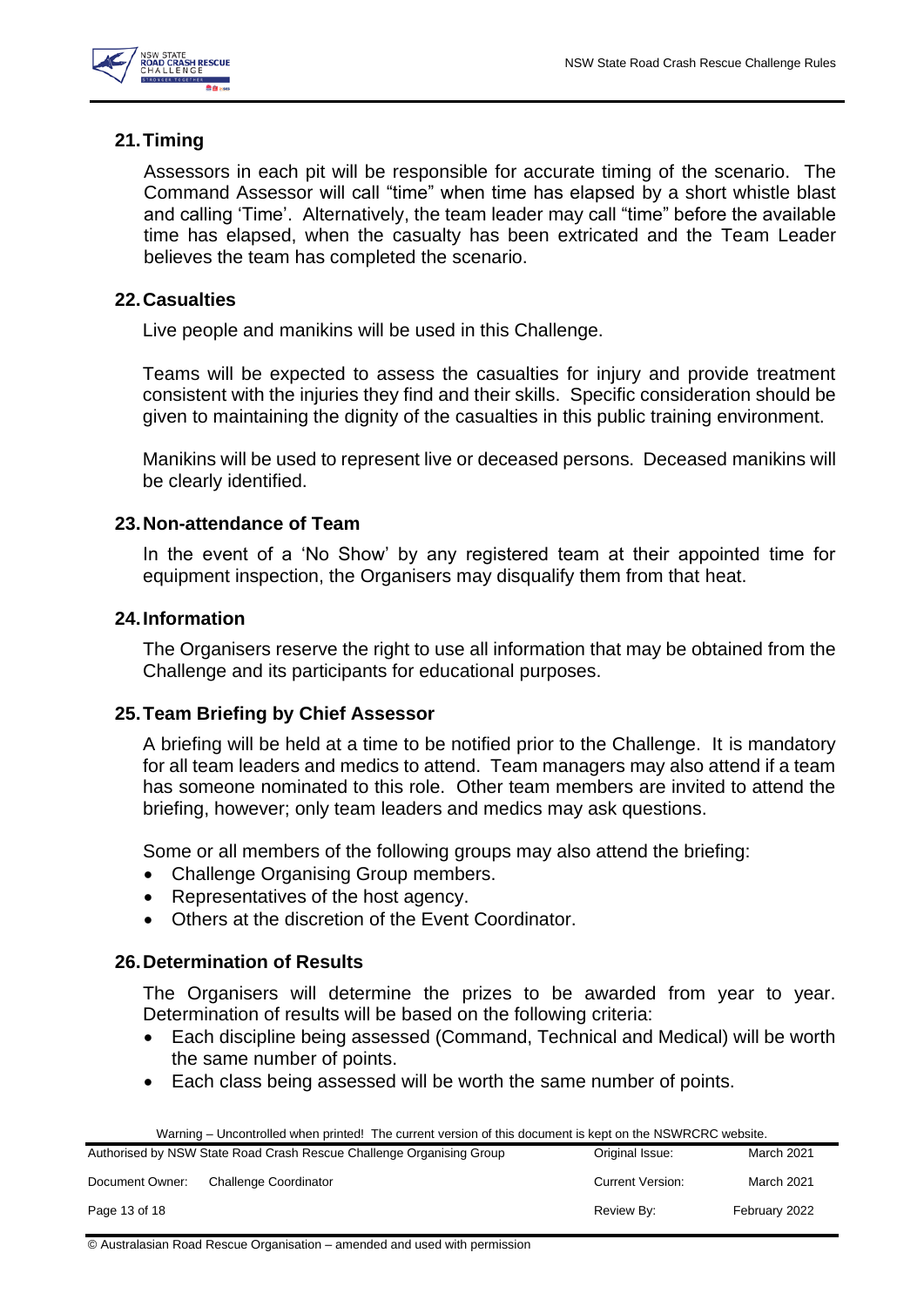

- Points allocated by each assessor will be used to determine the ranking of that team relative to the other teams in the challenge for each assessor.
- All assessors will assess all teams once over the course of the challenge.
- Rankings will be allocated for each assessor in such a manner that the team that scores the highest score from an assessor will be given a 'rank score' equal to the number of teams in the challenge. The team that scores the next highest score from that assessor will be allocated a 'rank score' one less and so on. The team that scores the lowest from that assessor will be allocated a 'rank score' of 1.
- Rank scores for each team from the different assessors will be added together.

Winners of individual classes and categories will be determined as follows:

| <b>Individual class</b>    | The team with highest sum of the rank scores from each  |
|----------------------------|---------------------------------------------------------|
|                            | of assessors in that class.                             |
| <b>Best Team Leader</b>    | The team leader with the highest sum of rank scores of  |
|                            | all command assessors.                                  |
| <b>Best Medical Team</b>   | The medical team with the highest sum of rank scores of |
|                            | all medical assessors.                                  |
| <b>Best Technical Team</b> | The technical team with the highest sum of rank scores  |
|                            | of all technical assessors.                             |
| <b>Overall Champions</b>   | The team with the highest sum of rank scores from all   |
|                            | assessors in all classes.                               |

# **Count back procedure:**

Where two or more teams are tied for any place in any class, discipline or other grouping except overall champion, the following count back process will apply:

- The last score box in each of the five (5) categories on each relevant assessor's score sheet will be summed. The winner will be the team or individual whose score is the highest.
- If the scores remain equal, the procedure will be determined with the next scorebox (working upwards) in each of the five (5) categories on the relevant score sheets and so on until a difference is found.
- If every single category on the relevant score sheets are the same, the category of award will be declared a dead heat and no prize at the next level down will be awarded (i.e. if a dead heat for winner, no 2<sup>nd</sup> prize).

# **Count back for Overall Champion**:

- If two teams have an equal rank score for  $3<sup>rd</sup>$  place overall,  $2<sup>nd</sup>$  place overall or overall champion the award will be given to the team that placed highest of the two in the entrapped class.
- If the entrapped class is a dead heat, then the award will be given to the team that placed highest of the two in the controlled class.

|  | Warning – Uncontrolled when printed! The current version of this document is kept on the NSWRCRC website. |
|--|-----------------------------------------------------------------------------------------------------------|
|--|-----------------------------------------------------------------------------------------------------------|

|                 | Authorised by NSW State Road Crash Rescue Challenge Organising Group | Original Issue:         | March 2021        |
|-----------------|----------------------------------------------------------------------|-------------------------|-------------------|
| Document Owner: | Challenge Coordinator                                                | <b>Current Version:</b> | <b>March 2021</b> |
| Page 14 of 18   |                                                                      | Review By:              | February 2022     |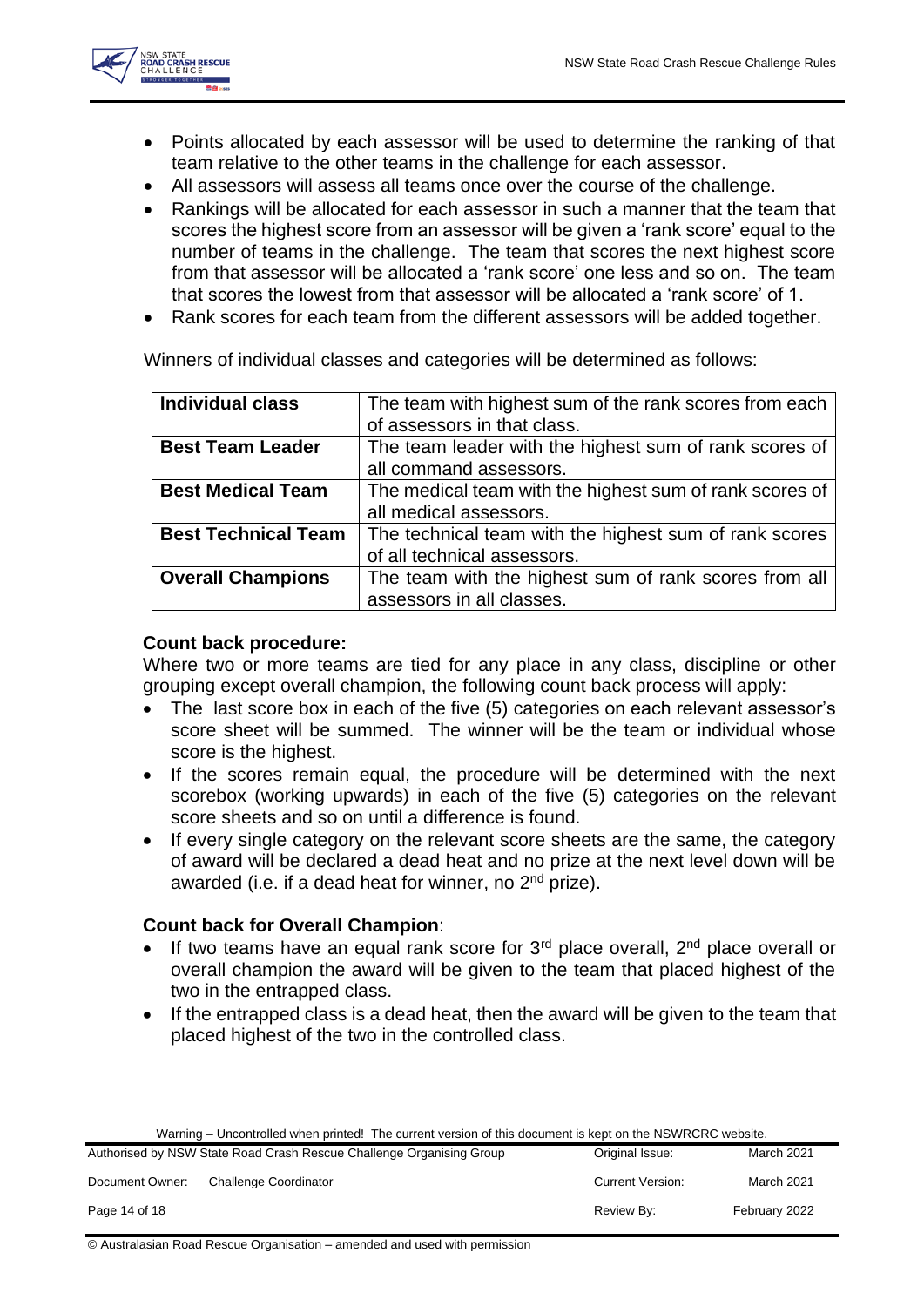

**Spirit of the Challenge** will be determined by a popular vote of the team leaders. This award is presented to the team that best represents the spirit of learning and improvement in road rescue service delivery through in the Challenge and its activities.

# <span id="page-14-0"></span>**27.Disqualification**

Any team or team member that does not adhere to these rules or brings disrepute upon the Challenge may be disqualified.

Any matter concerning the possibility of a team disqualification or a matter bringing the Challenge into disrepute will be heard by a committee made up of the Chief Assessor and two other members from the organising body. Any decision made by this group will be final.

Spectators or team supporters may barrack and encourage teams in the spirit of fair play; however, any "coaching", including calling time remaining, from the spectators or team supporters will result in a "Freeze" being called, but the clock will continue to run. The Assessor panel leader will give a warning to the offending person or persons. Any subsequent coaching call will result in time being called on the participating team.

# <span id="page-14-1"></span>**28.Participation in Other Challenge Activities**

The intent of the NSW Road Crash Rescue Challenge is to explore, develop and promote best practice in the delivery of integrated road rescue services. To this end the challenge each year includes:

- A learning symposium the day before the challenge
- A practical workshop(s) pits during the challenge
- A Trauma Challenge
- A CPR Challenge
- An Industrial and Domestic Rescue Challenge

To ensure maximum learning opportunity by all participants, attendance at and participation in these activities is strongly encouraged.

Warning – Uncontrolled when printed! The current version of this document is kept on the NSWRCRC website.

|                 | Authorised by NSW State Road Crash Rescue Challenge Organising Group | Original Issue:         | March 2021    |
|-----------------|----------------------------------------------------------------------|-------------------------|---------------|
| Document Owner: | <b>Challenge Coordinator</b>                                         | <b>Current Version:</b> | March 2021    |
| Page 15 of 18   |                                                                      | Review By:              | February 2022 |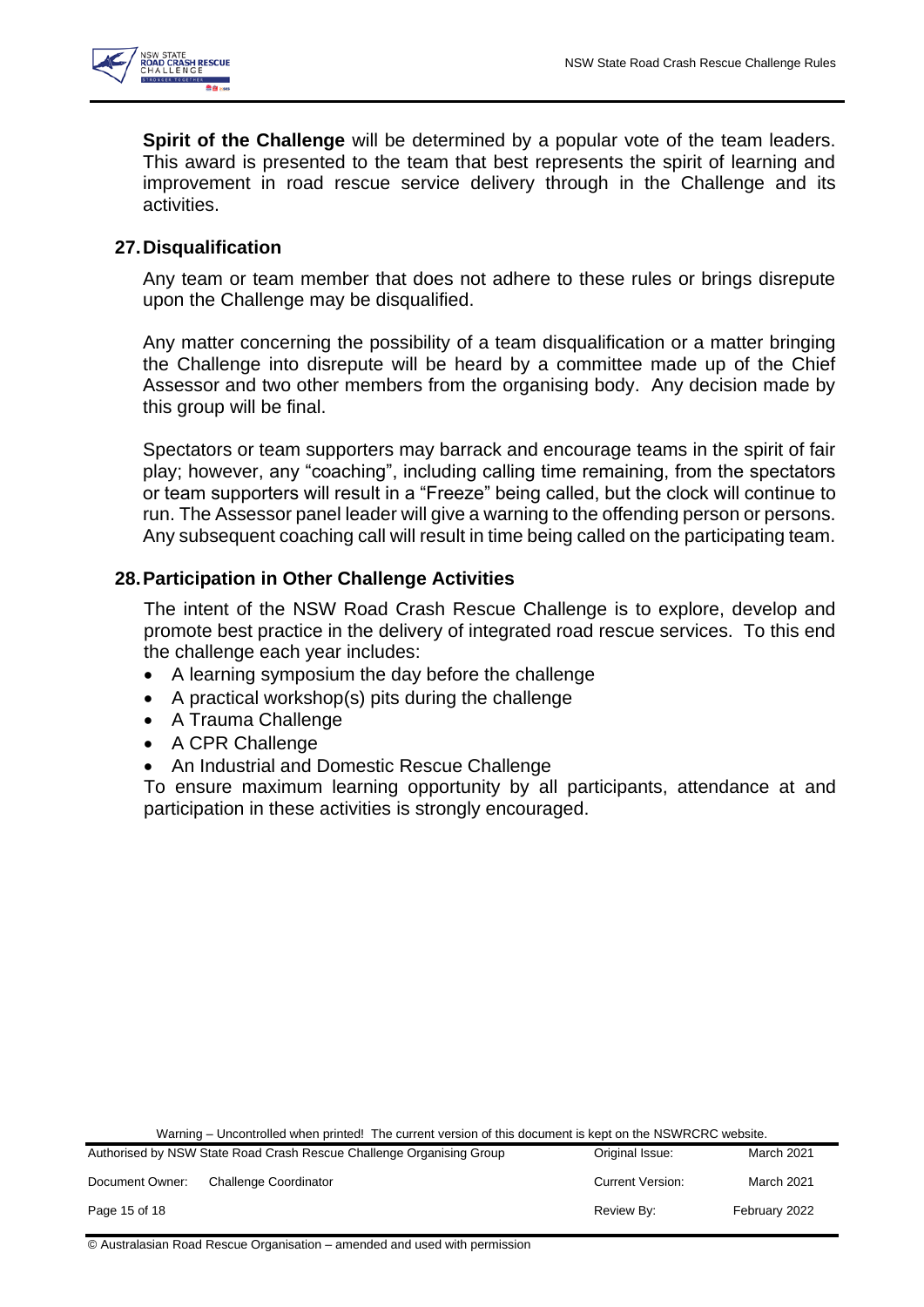

# <span id="page-15-0"></span>**Appendix 1 – Recommended Pit Rescue Equipment List**

Detailed below is the recommended equipment list. It is expected that the host of the Road Rescue Challenge will provide this list of equipment on each pit subject to availability.

| <b>ITEM</b>                                                                                               | <b>QTY</b>              | <b>ITEM</b><br><b>QTY</b>                                              |                |
|-----------------------------------------------------------------------------------------------------------|-------------------------|------------------------------------------------------------------------|----------------|
| <b>General Equipment</b>                                                                                  |                         | Glass catcher                                                          | 1              |
| Broom, yard                                                                                               | 1                       | Glass breaking tool                                                    | 1              |
| Salvage sheet/large tarpaulin 4m x 4m                                                                     | 2                       |                                                                        |                |
| Shovel, wide mouth, long handled                                                                          | 1                       | <b>Stabilisation Equipment</b>                                         |                |
| Crowbar (2m)                                                                                              | 1                       | Blocks, timber, step                                                   | 4              |
| Halligan tool with cutting tip                                                                            | 1                       |                                                                        |                |
| Wrecking bar                                                                                              | 1                       | <b>Cribbing - Timber</b>                                               |                |
| Step ladder 1800mm                                                                                        | 1                       | Blocks, timber approx. 100 x 50 x                                      | 20             |
| Ropes (12mm X 6m)                                                                                         | 4                       | 500mm                                                                  |                |
| Extinguisher, Foam, 9 litres                                                                              | 1                       | Blocks, timber approx. 100 x 100 x                                     | 20             |
| Extinguisher, Dry Chemical 9kg                                                                            | 1                       | 500mm                                                                  |                |
| Torch                                                                                                     | $\mathbf 1$             | Wedges, timber 100 x 100 x 500mm                                       | 12             |
| Electric reciprocating saw (mains or                                                                      | $\overline{2}$          | Wedges, timber 100 x 50 x 500mm                                        | 12             |
| battery)                                                                                                  |                         | Wedges, step/blocks 500mm x 200mm                                      | 4              |
| Power extension leads (20m)                                                                               | $\overline{2}$          | Wedges, timber assorted sizes (e.g.                                    | 12             |
| Spill absorbent material                                                                                  | 1 packet                | wheel chocks and shims)                                                |                |
| Duct tape                                                                                                 | 1 roll                  |                                                                        |                |
| Debris sheet (tool staging) 3m x 2m                                                                       | 1                       | <b>Cribbing - Timber Alternate</b>                                     |                |
| Debris sheet small 2m x 1m                                                                                | 1                       | Timber<br>blocks<br>100x100x500<br>taped                               | 12             |
|                                                                                                           |                         | handle                                                                 |                |
| <b>Hand Tools</b>                                                                                         |                         | Timber blocks 100x50x 300 taped                                        | 6              |
| Socket set                                                                                                |                         | handle                                                                 |                |
| Spanner set                                                                                               | Combined                | Timber wedge 100x100x 450 taped                                        | 6              |
| Screwdriver set                                                                                           | Set                     | handle                                                                 |                |
| Rubber mallet                                                                                             |                         | Timber<br>100x50x250<br>wedge<br>taped                                 | 6              |
| Pliers                                                                                                    |                         | handle                                                                 |                |
| Side cutters                                                                                              |                         |                                                                        |                |
| Vice grips                                                                                                |                         | <b>Cribbing - Plastic Recycled</b>                                     |                |
| Seat belt cutter                                                                                          | 1                       | Step blocks, recycled plastic                                          | 4<br>6         |
| Glass cutting saw (hand operated)                                                                         | 1                       | Blocks, lockable, recycled plastic                                     |                |
| Hacksaw                                                                                                   | 1                       | Wedges, recycled plastic, 75mm wide                                    |                |
| <b>Bolt Cutters</b>                                                                                       | 1                       | $\overline{\mathbf{4}}$<br>Wedges, recycled plastic, 150mm wide        |                |
|                                                                                                           |                         |                                                                        |                |
| <b>Casualty Protection Equipment</b>                                                                      |                         | General                                                                |                |
| Edge protection soft - protective cover                                                                   | $\overline{4}$          | Crates or boxes for transport of cribbing                              | $\overline{4}$ |
| 260 x 300mm (approx dimensions)                                                                           |                         | (e.g. milk crate style)<br>Tension buttress kit for side stabilisation | $\overline{2}$ |
| Edge protection soft - protective                                                                         | 4                       | (e.g. Acro prop, shackles, and straps; or                              |                |
| blanket 600 x 600mm (approx                                                                               |                         | Stabfast, V-Strut or Holton Foot or Side                               |                |
| dimensions)                                                                                               |                         | Stabiliser)                                                            |                |
| Edge protection soft - protective                                                                         | $\overline{2}$          | Ratchet straps, 25mm x 6m (min) with                                   | $\overline{2}$ |
| blanket 1500 x 600mm (approx                                                                              |                         | Hooks                                                                  |                |
| dimensions)                                                                                               |                         | Ratchet straps, 50mmx 6m (min) with                                    | $\overline{2}$ |
| Edge protection rigid - PVC pipe                                                                          | $\overline{c}$          | Hooks                                                                  |                |
| 150mm diameter x 400mm                                                                                    |                         |                                                                        |                |
| Edge protection rigid - PVC pipe                                                                          | $\overline{\mathbf{4}}$ |                                                                        |                |
| 100mm diameter x 400mm                                                                                    |                         |                                                                        |                |
| Warning - Uncontrolled when printed! The current version of this document is kept on the NSWRCRC website. |                         |                                                                        |                |
| Authorised by NSW State Road Crash Rescue Challenge Organising Group                                      |                         | Original Issue:                                                        | March 2021     |
| Document Owner:<br><b>Challenge Coordinator</b>                                                           |                         | <b>Current Version:</b>                                                | March 2021     |
| Page 16 of 18                                                                                             |                         | Review By:                                                             | February 2022  |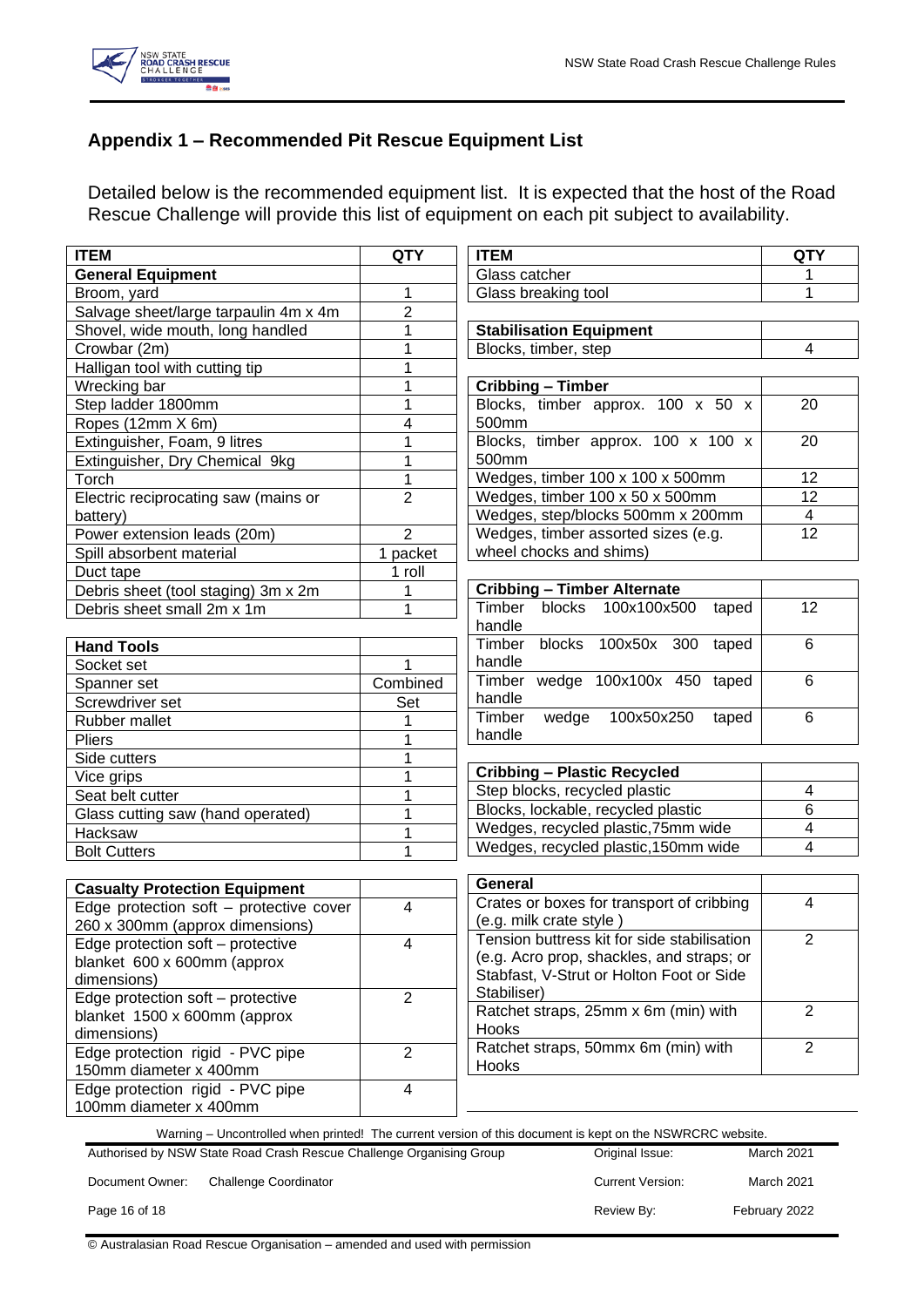

| <b>ITEM</b>                                           | QTY            | <b>ITEM</b>                                 | QTY    |
|-------------------------------------------------------|----------------|---------------------------------------------|--------|
|                                                       |                |                                             |        |
|                                                       |                | Oxygen therapy equipment                    |        |
| Airbag &<br>High<br><b>Pressure</b><br><b>Airline</b> |                | Patient protection, various sizes, hard     | 1 set  |
| <b>Equipment</b>                                      |                | Patient protection, various sizes, flexible | 1 set  |
| Air hoses (10m)                                       | $\overline{2}$ | Patient protection, various sizes, soft     | 1 set  |
|                                                       |                | Stretcher, scoop style                      |        |
|                                                       |                | Drop-leg Stretcher                          |        |
| Air supply (cylinders only)                           | $\overline{2}$ | Rescue board - full length (e.g. timber /   |        |
| High pressure lifting air bag (min. 20t)              | $\overline{2}$ | plastic / fibreglass)                       |        |
| with regulators, relief valves, hoses, and            |                | Rescue board – half length (e.g. timber     |        |
| controls to run 2 bags                                |                | plastic / fibreglass)                       |        |
|                                                       |                | Cervical collars (multi fit or full set of  |        |
| <b>Winch Set Complete</b>                             |                | sizes)                                      |        |
| Cable wire winch (Tirfor type) rated 1.5T             |                | Earmuffs for casualty hearing               |        |
| vertical / 2.5T horizontal                            |                | Protection                                  |        |
|                                                       |                | Safety glasses for casualty protection      | 1 pair |
| <b>Strop or Sling Kit</b>                             |                |                                             |        |
| Strop or sling kit 6m                                 | 2              |                                             |        |
| Strop or sling kit 3m                                 |                |                                             |        |
| 2.5m strop/sling (triple lined) optional              |                |                                             |        |

| <b>Casualty Treatment Equipment</b>      |  |
|------------------------------------------|--|
| Space/emergency blankets, patient        |  |
| care only (not wool or cotton)           |  |
| Extrication device (e.g. KED or similar) |  |

D Shackles rated to above winch

In addition to the above a stock of consumables needs to be available to replenish supplies of:

6

- Bi-metal hacksaw blades 2 per team
- Reciprocating saw blades 2 per team
- Air cylinders

capacity

- Medical oxygen cylinders (one per team) & therapy masks (two per team) plus spares
- Spill absorbent material (kitty litter)
- First aid supplies to include:
	- 2 oxygen mask per team (e.g. 24 teams  $=$  48 masks  $+$  6 spares)
	- Bandages and dressings per scenario
	- One cervical collar per team (adjustable size or sets)
	- Disposable cardboard splints 1 small & 1 medium per team
- Duct tape

Powered double acting hydraulic tools will be added to each of the pits based on the class of scenario refer to rule 11 – Challenge Rules.

| Authorised by NSW State Road Crash Rescue Challenge Organising Group |                       | Original Issue:         | March 2021    |
|----------------------------------------------------------------------|-----------------------|-------------------------|---------------|
| Document Owner:                                                      | Challenge Coordinator | <b>Current Version:</b> | March 2021    |
| Page 17 of 18                                                        |                       | Review By:              | February 2022 |